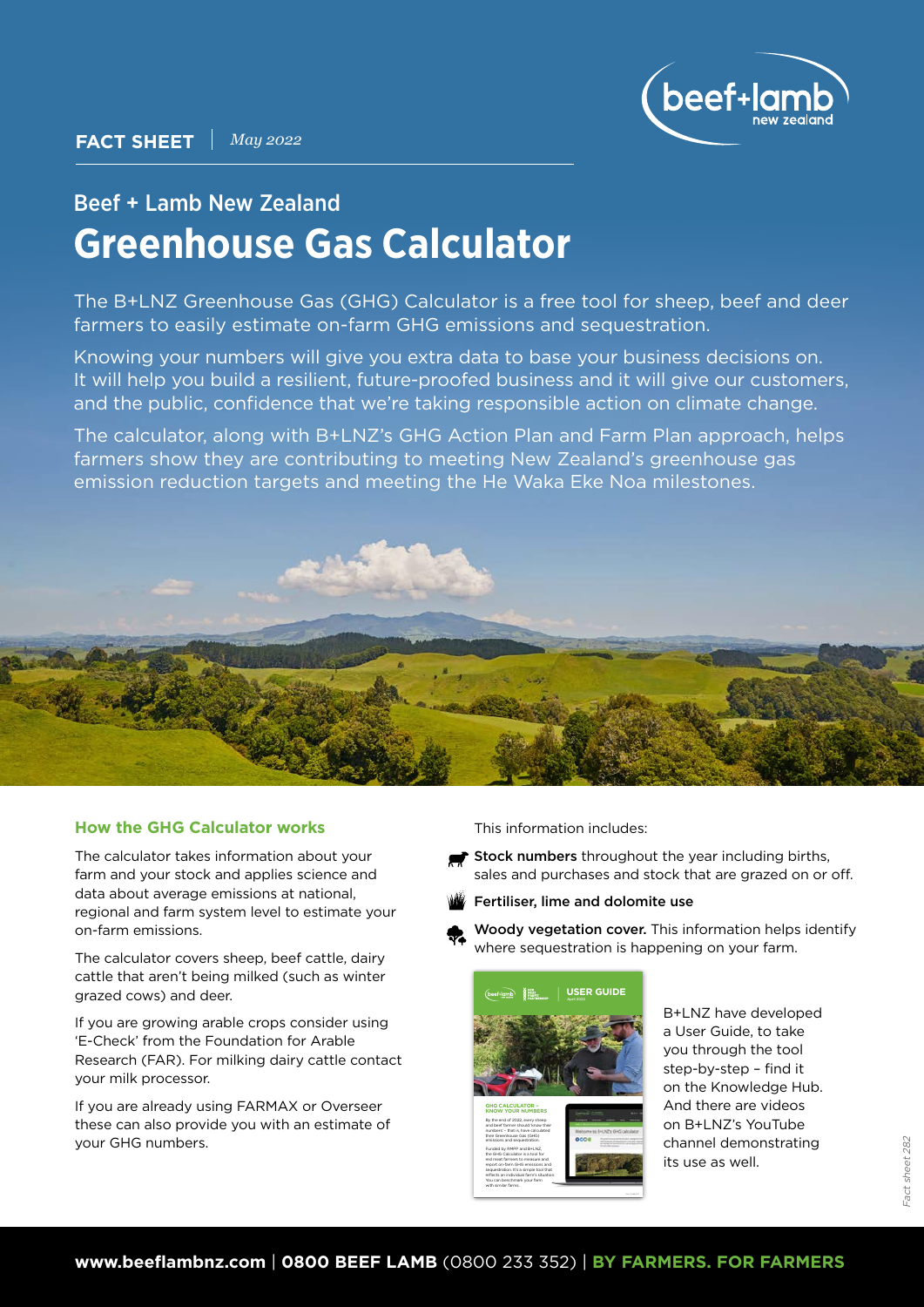# **Log in and get started**

The GHG Calculator is accessed by logging in to the 'Dashboard' on the B+LNZ website. Logging in means data is securely saved so you can go back and add further information as it comes to hand and access your data in future.

You will need an online account for the B+LNZ website. It's quick and easy to set this up – go to **www.beeflambnz.com**, click on 'Log in/Register to vote' at the top of the homepage and fill in the 'Please create online account' section.



#### **Workshops**

B+LNZ run workshops to help you complete your calculations and Action Plans. Keep an eye on our e-diary, the events page of our website, or contact your Extension Manager for more information. **[www.beeflambnz.com](http://www.beeflambnz.com)**

# **Questions and answers**

#### **Security**

B+LNZ will not share your individual data with anyone without your explicit permission.

B+LNZ will only report on the number of farmers using the calculator; but will not report on any individual farm's GHG emissions total.

## **Results and benchmarking**

The calculator records your methane (CH4), nitrous  $o$ xide (N<sub>2</sub>O) and carbon dioxide ( $CO<sub>2</sub>$ ) separately because their impact is different and this reflects Beef + Lamb New Zealand's support of the split gas approach.

The results are also translated into a carbon dioxide equivalent (CO<sub>2</sub>-e) figure, as that figure is currently used in international targets.

(For more information on Greenhouse Gases, see the Factsheets on B+LNZ's Knowledge Hub.)

To see how your number compares to other similar farms based on the B+LNZ Sheep and Beef Farm Survey, the calculator will display your livestock and fertiliser emissions per total ha alongside the average for the farm class and production region you selected.

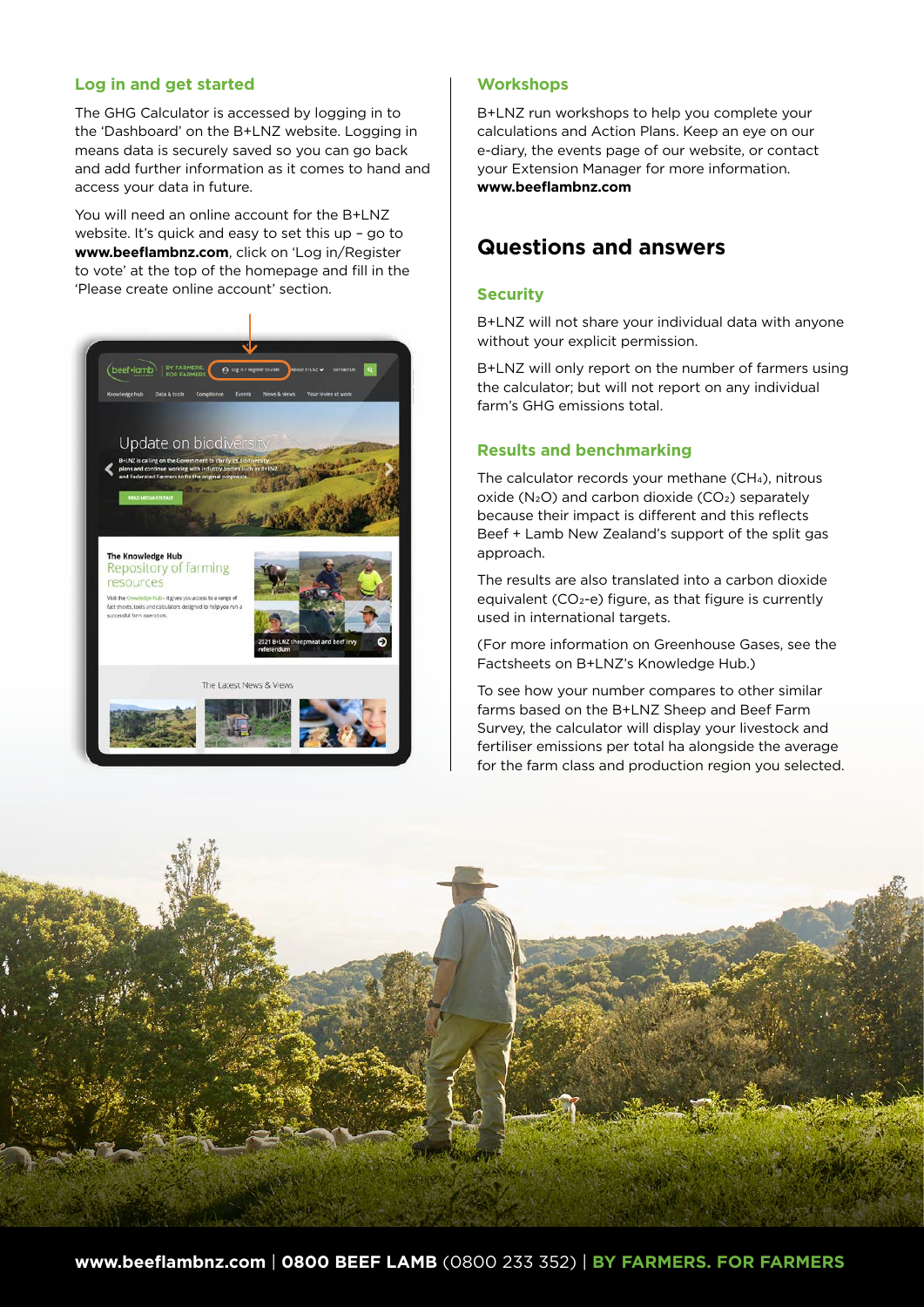# **Why should I calculate emissions?**

New Zealand's agricultural sector has a role to play in contributing to meeting specific greenhouse gas emission reduction targets, as part of international commitments on climate change and in the Climate Change Response (Zero Carbon) Act.

The He Waka Eke Noa partnership, which the red meat sector is part of, puts management and mitigation of greenhouse gas emissions in farmers' hands, instead of a tax at processor level being imposed by the Government.

By the end 2022 we have to show that all farms<sup>1</sup> know their greenhouse gas emissions numbers, and by the start of 2025 all farms have to have a written plan to measure and manage their emissions.

## **Can I tell people my numbers?**

It's your information so that's up to you. You might want to share your result with your Farm Advisor, or a peer group such as a catchment group, discussion group or action group.

You can download a copy of your inputs and results from the results page of the calculator. When you log in again you can also see all previous completed calculations.

#### **Why doesn't the calculator account for carbon sequestered in grass or soil?**

Sequestration in grass or soil is difficult to measure and fluctuates a lot, for example as grass is eaten or soil dries out. The He Waka Eke Noa programme has therefore decided not to include it in sequestration calculations at this stage and so it is not part of the calculator. However, B+LNZ supports further research on sequestration opportunities and these could be incorporated into the calculator in future.

#### **I'm a deer farmer – will this calculator work for me?**

Yes, this calculator is designed for the red meat sector, sheep, beef and deer.

# **I'm a dairy farmer – will this calculator work for me?**

This calculator is designed for sheep, beef and deer farms. It can also be used for dairy support/run-off blocks provided none of the area is used for milking. Contact your milk processor, they are helping dairy farmers know their numbers.

#### **What are our commitments through He Waka Eke Noa?**

Through He Waka Eke Noa, we've signed up the following targets:

- By the end of 2022 every farm knows their farm's greenhouse gas numbers.
- In 2025:
	- All farms have a written plan to measure and manage their greenhouse gas emissions (usually in their Farm Environment Plans).
	- A nationwide farm-level pricing system has been designed and tested with farmers and growers, and is up and running.

Meeting these milestones is essential to secure a farm-level approach and avoid the Government instead including agriculture in the Emissions Trading Scheme with a tax at processor level. The B+LNZ GHG Calculator is recognised as meeting requirements for calculating greenhouse gas emissions under He Waka Eke Noa.